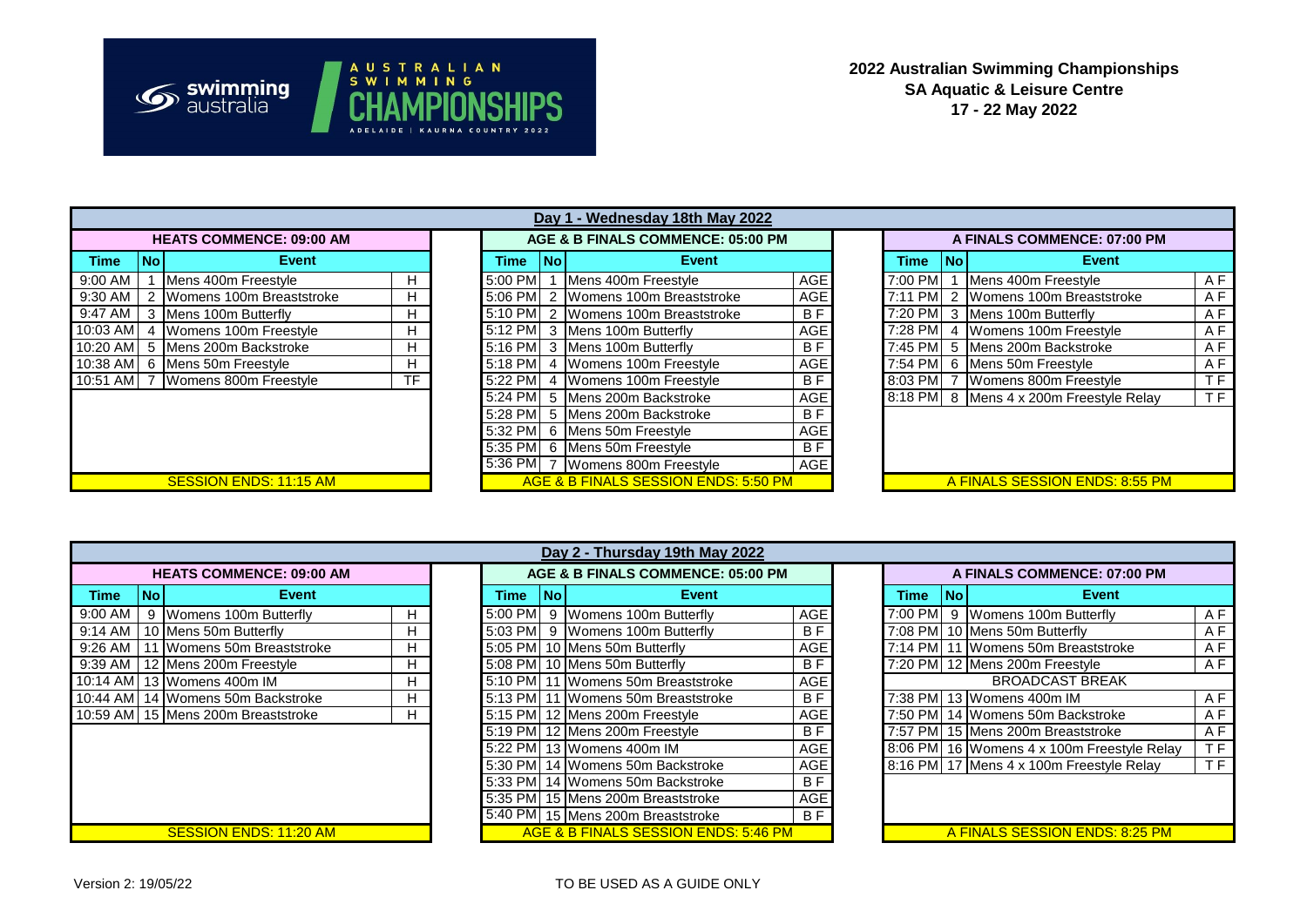

AUSTRALIAN<br>SWIMMING

**ADELAID** 



|         |       |                                          |      |                                   | Day 3 - Friday 20th May 2022         |                |  |      |       |                                            |           |
|---------|-------|------------------------------------------|------|-----------------------------------|--------------------------------------|----------------|--|------|-------|--------------------------------------------|-----------|
|         |       | <b>HEATS COMMENCE: 09:00 AM</b>          |      | AGE & B FINALS COMMENCE: 05:00 PM |                                      |                |  |      |       | A FINALS COMMENCE: 07:00 PM                |           |
| Time    | l Nol | Event                                    | Time | l Nol                             | Event                                |                |  | Time | TNo I | Event                                      |           |
| 9:00 AM |       | 18 Womens 200m Freestyle<br>H.           |      |                                   | 5:00 PM 18 Womens 200m Freestyle     | AGE            |  |      |       | 7:00 PM 18 Womens 200m Freestyle           | A F       |
| 9:36 AM |       | 19 Mens 200 IM<br>H.                     |      |                                   | 5:04 PM 18 Womens 200m Freestyle     | B <sub>F</sub> |  |      |       | 7:09 PM 19 Mens 200 IM                     | A F       |
| 9:57 AM |       | 20 Womens 200m Breaststroke<br>Н.        |      |                                   | 5:07 PM 19 Mens 200 IM               | AGE            |  |      |       | 7:17 PM 20 Womens 200m Breaststroke        | A F       |
|         |       | 10:22 AM 21 Mens 50m Backstroke<br>Н.    |      |                                   | 5:12 PM 19 Mens 200 IM               | B F            |  |      |       | 7:25 PM 21 Mens 50m Backstroke             | A F       |
|         |       | 10:35 AM 22 Womens 100m Backstroke<br>H. |      |                                   | 5:15 PM 20 Womens 200m Breaststroke  | AGE            |  |      |       | <b>BROADCAST BREAK</b>                     |           |
|         |       | 10:57 AM 23 Mens 100m Breaststroke<br>H. |      |                                   | 5:21 PM 20 Womens 200m Breaststroke  | B F            |  |      |       | 7:42 PM 22 Womens 100m Backstroke          | A F       |
|         |       | TF<br>11:12 AM 24 Mens 800m Freestyle    |      |                                   | 5:24 PM 21 Mens 50m Backstroke       | AGE            |  |      |       | 7:49 PM 23 Mens 100m Breaststroke          | A F       |
|         |       |                                          |      |                                   | 5:27 PM 21 Mens 50m Backstroke       | B <sub>F</sub> |  |      |       | 7:57 PM 24 Mens 800m Freestyle             | ΤF        |
|         |       |                                          |      |                                   | 5:29 PM 22 Womens 100m Backstroke    | AGE            |  |      |       | 8:11 PM 25 Womens 4 x 200m Freestyle Relay | <b>TF</b> |
|         |       |                                          |      |                                   | 5:33 PM 22 Womens 100m Backstroke    | B <sub>F</sub> |  |      |       |                                            |           |
|         |       |                                          |      |                                   | 5:35 PM 23 Mens 100m Breaststroke    | AGE            |  |      |       |                                            |           |
|         |       |                                          |      |                                   | 5:38 PM 23 Mens 100m Breaststroke    | B <sub>F</sub> |  |      |       |                                            |           |
|         |       |                                          |      |                                   | 5:41 PM 24 Mens 800m Freestyle       | AGE            |  |      |       |                                            |           |
|         |       | SESSION ENDS: 11:25 AM                   |      |                                   | AGE & B FINALS SESSION ENDS: 5:55 PM |                |  |      |       | A FINALS SESSION ENDS: 8:25 PM             |           |

|          |       |                                            |      |    | Day 3 - Friday 20th May 2022         |           |      |           |                                            |           |
|----------|-------|--------------------------------------------|------|----|--------------------------------------|-----------|------|-----------|--------------------------------------------|-----------|
|          |       | <b>HEATS COMMENCE: 09:00 AM</b>            |      |    | AGE & B FINALS COMMENCE: 05:00 PM    |           |      |           | A FINALS COMMENCE: 07:00 PM                |           |
| Time     | TNo I | Event                                      | Time | No | Event                                |           | Time | <b>No</b> | Event                                      |           |
| :00 AM 1 |       | 18 Womens 200m Freestyle<br>H              |      |    | 5:00 PM 18 Womens 200m Freestyle     | AGE       |      |           | 7:00 PM 18 Womens 200m Freestyle           | A F       |
| :36 AM I |       | 19 Mens 200 IM<br>н                        |      |    | 5:04 PM 18 Womens 200m Freestyle     | <b>BF</b> |      |           | 7:09 PM 19 Mens 200 IM                     | A F       |
|          |       | 57 AM 20 Womens 200m Breaststroke<br>H     |      |    | 5:07 PM 19 Mens 200 IM               | AGE       |      |           | 7:17 PM 20 Womens 200m Breaststroke        | A F       |
|          |       | :22 AM 21 Mens 50m Backstroke<br>H         |      |    | 5:12 PM 19 Mens 200 IM               | B F       |      |           | 7:25 PM 21 Mens 50m Backstroke             | A F       |
|          |       | :35 AM 22 Womens 100m Backstroke<br>н      |      |    | 5:15 PM 20 Womens 200m Breaststroke  | AGE       |      |           | <b>BROADCAST BREAK</b>                     |           |
|          |       | :57 AM 23 Mens 100m Breaststroke<br>H      |      |    | 5:21 PM 20 Womens 200m Breaststroke  | B F       |      |           | 7:42 PM 22 Womens 100m Backstroke          | A F       |
|          |       | :12 AM 24 Mens 800m Freestyle<br><b>TF</b> |      |    | 5:24 PM 21 Mens 50m Backstroke       | AGE       |      |           | 7:49 PM 23 Mens 100m Breaststroke          | A F       |
|          |       |                                            |      |    | 5:27 PM 21 Mens 50m Backstroke       | <b>BF</b> |      |           | 7:57 PM 24 Mens 800m Freestyle             | <b>TF</b> |
|          |       |                                            |      |    | 5:29 PM 22 Womens 100m Backstroke    | AGE       |      |           | 8:11 PM 25 Womens 4 x 200m Freestyle Relay | <b>TF</b> |
|          |       |                                            |      |    | 5:33 PM 22 Womens 100m Backstroke    | <b>BF</b> |      |           |                                            |           |
|          |       |                                            |      |    | 5:35 PM 23 Mens 100m Breaststroke    | AGE       |      |           |                                            |           |
|          |       |                                            |      |    | 5:38 PM 23 Mens 100m Breaststroke    | B F       |      |           |                                            |           |
|          |       |                                            |      |    | 5:41 PM 24 Mens 800m Freestyle       | AGE       |      |           |                                            |           |
|          |       | SESSION ENDS: 11:25 AM                     |      |    | AGE & B FINALS SESSION ENDS: 5:55 PM |           |      |           | A FINALS SESSION ENDS: 8:25 PM             |           |

|             | <b>A FINALS COMMENCE: 07:00 PM</b> |                                    |    |  |  |  |  |  |  |  |  |  |
|-------------|------------------------------------|------------------------------------|----|--|--|--|--|--|--|--|--|--|
| <b>Time</b> | <b>No</b>                          | <b>Event</b>                       |    |  |  |  |  |  |  |  |  |  |
| 7:00 PM     |                                    | 18 Womens 200m Freestyle           | ΑF |  |  |  |  |  |  |  |  |  |
| $7:09$ PM   | 19                                 | Mens 200 IM                        | ΑF |  |  |  |  |  |  |  |  |  |
| 7:17 PM     | 20 I                               | Womens 200m Breaststroke           | ΑF |  |  |  |  |  |  |  |  |  |
| 7:25 PM     |                                    | 21 Mens 50m Backstroke             | ΑF |  |  |  |  |  |  |  |  |  |
|             |                                    | <b>BROADCAST BREAK</b>             |    |  |  |  |  |  |  |  |  |  |
| 7:42 PM     |                                    | 22 Womens 100m Backstroke          | ΑF |  |  |  |  |  |  |  |  |  |
| 7:49 PM     | 23 I                               | Mens 100m Breaststroke             | ΑF |  |  |  |  |  |  |  |  |  |
| 7:57 PM     |                                    | 24 Mens 800m Freestyle             | ТF |  |  |  |  |  |  |  |  |  |
| 8:11 PM     |                                    | 25 Womens 4 x 200m Freestyle Relay | ТF |  |  |  |  |  |  |  |  |  |
|             |                                    |                                    |    |  |  |  |  |  |  |  |  |  |
|             |                                    |                                    |    |  |  |  |  |  |  |  |  |  |
|             |                                    |                                    |    |  |  |  |  |  |  |  |  |  |
|             |                                    |                                    |    |  |  |  |  |  |  |  |  |  |
|             |                                    | A FINALS SESSION ENDS: 8:25 PM     |    |  |  |  |  |  |  |  |  |  |

|             |           |                                          | Day 4 - Saturday 21st May 2022    |           |                                      |                |  |  |  |  |
|-------------|-----------|------------------------------------------|-----------------------------------|-----------|--------------------------------------|----------------|--|--|--|--|
|             |           | <b>HEATS COMMENCE: 09:00 AM</b>          | AGE & B FINALS COMMENCE: 05:00 PM |           |                                      |                |  |  |  |  |
| <b>Time</b> | <b>No</b> | Event                                    | Time                              | <b>No</b> | <b>Event</b>                         |                |  |  |  |  |
| 9:00 AM     |           | 26 Womens 200m Backstroke<br>н           |                                   |           | 5:00 PM 26 Womens 200m Backstroke    | <b>AGE</b>     |  |  |  |  |
| 9:34 AM     |           | 27 Mens 200m Butterfly<br>н              |                                   |           | 5:05 PM 26 Womens 200m Backstroke    | B <sub>F</sub> |  |  |  |  |
| $9:49$ AM   |           | 28 Womens 50m Butterfly<br>н             |                                   |           | 5:08 PM 27 Mens 200m Butterfly       | <b>AGE</b>     |  |  |  |  |
|             |           | 10:00 AM 29 Mens 400m IM<br>н            |                                   |           | 5:13 PM 27 Mens 200m Butterfly       | B <sub>F</sub> |  |  |  |  |
|             |           | 10:28 AM 30 Womens 1500m Freestyle<br>TF |                                   |           | 5:16 PM 28 Womens 50m Butterfly      | <b>AGE</b>     |  |  |  |  |
|             |           | 10:46 AM 31 Mens 100m Freestyle<br>н     |                                   |           | 5:19 PM 28 Womens 50m Butterfly      | B <sub>F</sub> |  |  |  |  |
|             |           |                                          |                                   |           | 5:20 PM 29 Mens 400m IM              | AGE            |  |  |  |  |
|             |           |                                          |                                   |           | 5:28 PM 30 Womens 1500m Freestyle    | AGE            |  |  |  |  |
|             |           |                                          |                                   |           | 5:48 PM 31 Mens 100m Freestyle       | AGE            |  |  |  |  |
|             |           |                                          |                                   |           | 5:52 PM 31 Mens 100m Freestyle       | B <sub>F</sub> |  |  |  |  |
|             |           | SESSION ENDS: 11:20 AM                   |                                   |           | AGE & B FINALS SESSION ENDS: 6:00 PM |                |  |  |  |  |

|      | Day 4 - Saturday 21st May 2022 |                                          |  |      |                                      |                                   |                |  |      |                                |                                         |           |
|------|--------------------------------|------------------------------------------|--|------|--------------------------------------|-----------------------------------|----------------|--|------|--------------------------------|-----------------------------------------|-----------|
|      |                                | <b>HEATS COMMENCE: 09:00 AM</b>          |  |      |                                      | AGE & B FINALS COMMENCE: 05:00 PM |                |  |      |                                | A FINALS COMMENCE: 07:00 PM             |           |
| Time | l No                           | Event                                    |  | Time | <b>No</b>                            | Event                             |                |  | Time | <b>No</b>                      | Event                                   |           |
|      |                                | 9:00 AM 26 Womens 200m Backstroke<br>H   |  |      |                                      | 5:00 PM 26 Womens 200m Backstroke | AGE            |  |      |                                | 7:00 PM 26 Womens 200m Backstroke       | A F       |
|      |                                | 9:34 AM 27 Mens 200m Butterfly           |  |      |                                      | 5:05 PM 26 Womens 200m Backstroke | B F            |  |      |                                | 7:09 PM 27 Mens 200m Butterfly          | A F       |
|      |                                | 9:49 AM 28 Womens 50m Butterfly<br>н     |  |      |                                      | 5:08 PM 27 Mens 200m Butterfly    | AGE            |  |      |                                | 7:17 PM 28 Womens 50m Butterfly         | A F       |
|      |                                | 10:00 AM 29 Mens 400m IM<br>н            |  |      |                                      | 5:13 PM 27 Mens 200m Butterfly    | B F            |  |      |                                | 7:23 PM 29 Mens 400m IM                 | A F       |
|      |                                | 10:28 AM 30 Womens 1500m Freestyle<br>TF |  |      |                                      | 5:16 PM 28 Womens 50m Butterfly   | AGE            |  |      |                                | <b>BROADCAST BREAK</b>                  |           |
|      |                                | 10:46 AM 31 Mens 100m Freestyle<br>H.    |  |      |                                      | 5:19 PM 28 Womens 50m Butterfly   | B F            |  |      |                                | 7:43 PM 30 Womens 1500m Freestyle       | <b>TF</b> |
|      |                                |                                          |  |      |                                      | 5:20 PM 29 Mens 400m IM           | AGE            |  |      |                                | 8:07 PM 31 Mens 100m Freestyle          | A F       |
|      |                                |                                          |  |      |                                      | 5:28 PM 30 Womens 1500m Freestyle | AGE            |  |      |                                | 8:14 PM 32 Womens 4 x 100m Medley Relay | ΤF        |
|      |                                |                                          |  |      |                                      | 5:48 PM 31 Mens 100m Freestyle    | AGE            |  |      |                                | 8:24 PM 33 Mens 4 x 100m Medley Relay   | ΤF        |
|      |                                |                                          |  |      |                                      | 5:52 PM 31 Mens 100m Freestyle    | B <sub>F</sub> |  |      |                                |                                         |           |
|      |                                | SESSION ENDS: 11:20 AM                   |  |      | AGE & B FINALS SESSION ENDS: 6:00 PM |                                   |                |  |      | A FINALS SESSION ENDS: 8:35 PM |                                         |           |

|                                             | A FINALS COMMENCE: 07:00 PM    |                                         |                |  |  |  |  |  |  |  |  |  |  |
|---------------------------------------------|--------------------------------|-----------------------------------------|----------------|--|--|--|--|--|--|--|--|--|--|
| <b>Time</b>                                 | <b>No</b><br>Event             |                                         |                |  |  |  |  |  |  |  |  |  |  |
|                                             |                                | 7:00 PM 26 Womens 200m Backstroke       | A <sub>F</sub> |  |  |  |  |  |  |  |  |  |  |
| 7:09 PM<br>27 Mens 200m Butterfly<br>ΑF     |                                |                                         |                |  |  |  |  |  |  |  |  |  |  |
| 7:17 PM 28 Womens 50m Butterfly<br>ΑF       |                                |                                         |                |  |  |  |  |  |  |  |  |  |  |
| 7:23 PM 29 Mens 400m IM                     |                                |                                         |                |  |  |  |  |  |  |  |  |  |  |
|                                             |                                | <b>BROADCAST BREAK</b>                  |                |  |  |  |  |  |  |  |  |  |  |
|                                             |                                | 7:43 PM 30 Womens 1500m Freestyle       | ΤF             |  |  |  |  |  |  |  |  |  |  |
|                                             |                                | 8:07 PM 31 Mens 100m Freestyle          | ΑF             |  |  |  |  |  |  |  |  |  |  |
|                                             |                                | 8:14 PM 32 Womens 4 x 100m Medley Relay | ТF             |  |  |  |  |  |  |  |  |  |  |
| 8:24 PM 33 Mens 4 x 100m Medley Relay<br>ТF |                                |                                         |                |  |  |  |  |  |  |  |  |  |  |
|                                             |                                |                                         |                |  |  |  |  |  |  |  |  |  |  |
|                                             | A FINALS SESSION ENDS: 8:35 PM |                                         |                |  |  |  |  |  |  |  |  |  |  |

## TO BE USED AS A GUIDE ONLY